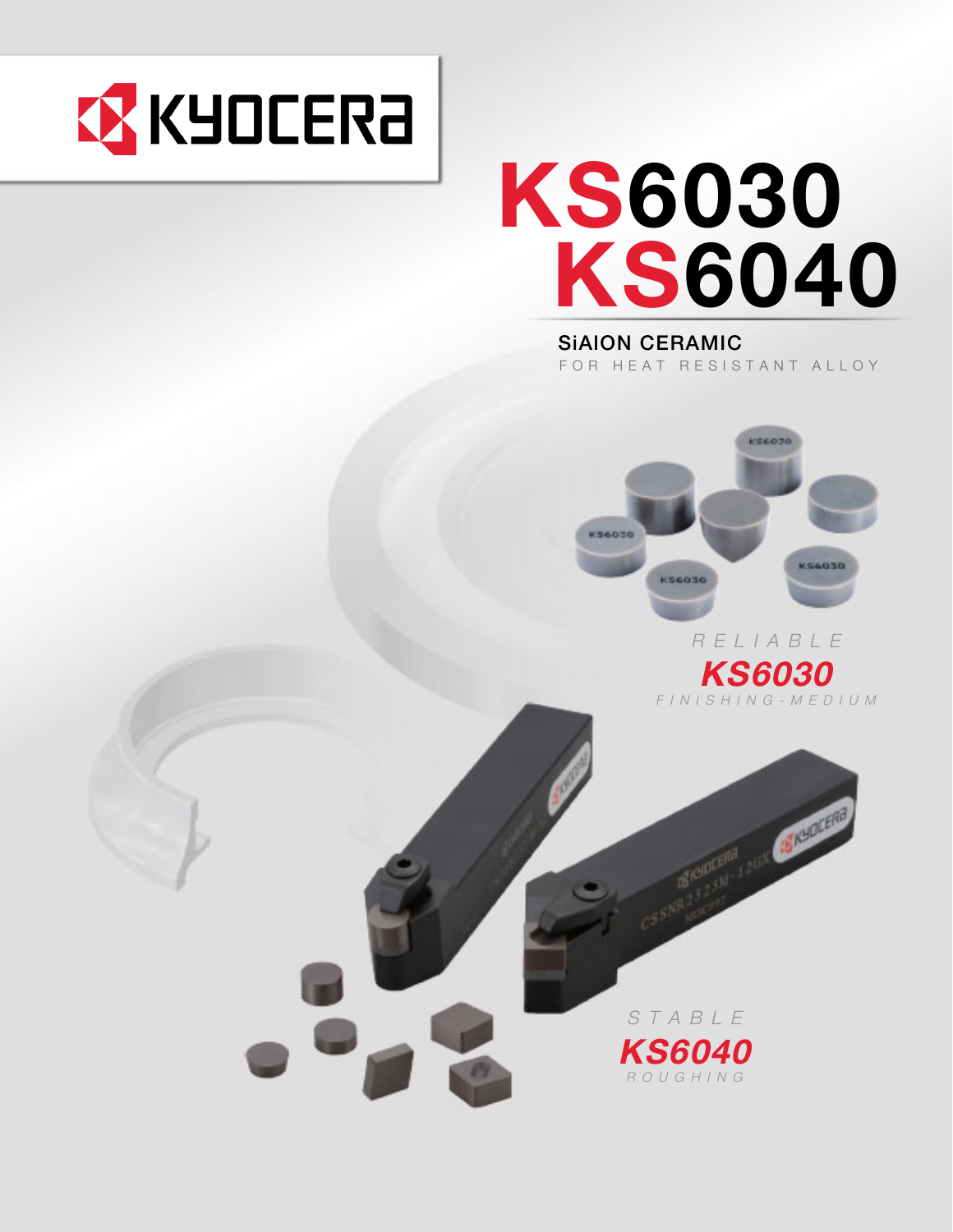# **KS6030 / KS6040**

For Finishing - Medium

# **KS6030** ADVANTAGES

- Superior wear resistance with high chemical stability
- � Perfect for semi-finishing and profiling at medium to high cutting speeds
- **•** Prevents burr formation and chipping due to superior notch wear resistance
- � Available for milling applications as well



# WEAR RESISTANCE COMPARISON

## TURNING

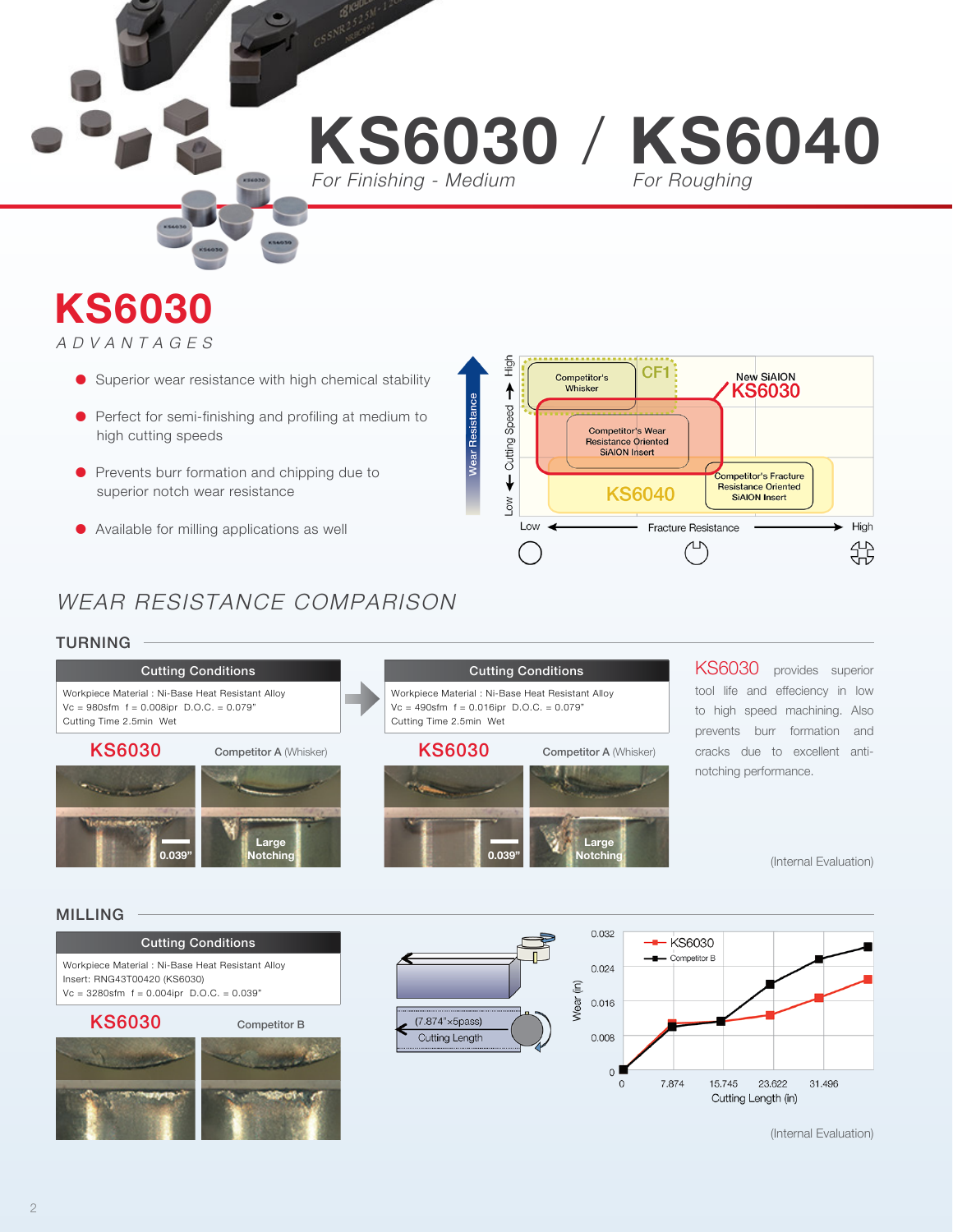

# **KS6040**

ADVANTAGES

- � Improved wear and fracture resistance due to the mixture of hard and acicular (needle-shaped) particles
- Perfect for scaling and roughing



Hard Particle (Better Wear Resistance)

Acicular (Needle-Shaped) Particle (Better Fracture Resistance)

# FRACTURE RESISTANCE COMPARISON



Compared to both Competitor F (Whisker) and Competitor D (Wear Resistance Oriented SiAlON Insert), KS6040 provides superior fracture resistance equivalent to Competitor E (Fracture Resistance Oriented SiAlON Insert)





| <b>Turning</b> Recommended Edge Prep: E001/ T00420 (R Honing) |        |                                  |                  |                 |  |  |  |  |  |  |  |
|---------------------------------------------------------------|--------|----------------------------------|------------------|-----------------|--|--|--|--|--|--|--|
|                                                               | Grade  | Vc.<br>(sfm)                     | D.O.C.<br>(inch) | (ipr)           |  |  |  |  |  |  |  |
|                                                               | KS6030 | $500 - 1200$                     | $0.004 - 0.010$  | $0.006 - 0.014$ |  |  |  |  |  |  |  |
|                                                               | KS6040 | $500 - 1000$                     | $0.004 - 0.010$  | $0.006 - 0.014$ |  |  |  |  |  |  |  |
| <b>Milling</b> Recommended Edge Prep: T00420 (Chamfering)     |        |                                  |                  |                 |  |  |  |  |  |  |  |
|                                                               | Grade  | D.O.C.<br>Vc.<br>(sfm)<br>(inch) |                  | (ipr)           |  |  |  |  |  |  |  |
|                                                               | KS6030 | $2300 - 4000$                    | $0.004 - 0.008$  | $0.003 - 0.005$ |  |  |  |  |  |  |  |
|                                                               | KS6040 | $2000 - 3300$                    | $0.004 - 0.008$  | $0.003 - 0.005$ |  |  |  |  |  |  |  |

**★** : 1st Choice ☆ : 2nd Choice **is a** : Turning **is a** : Milling